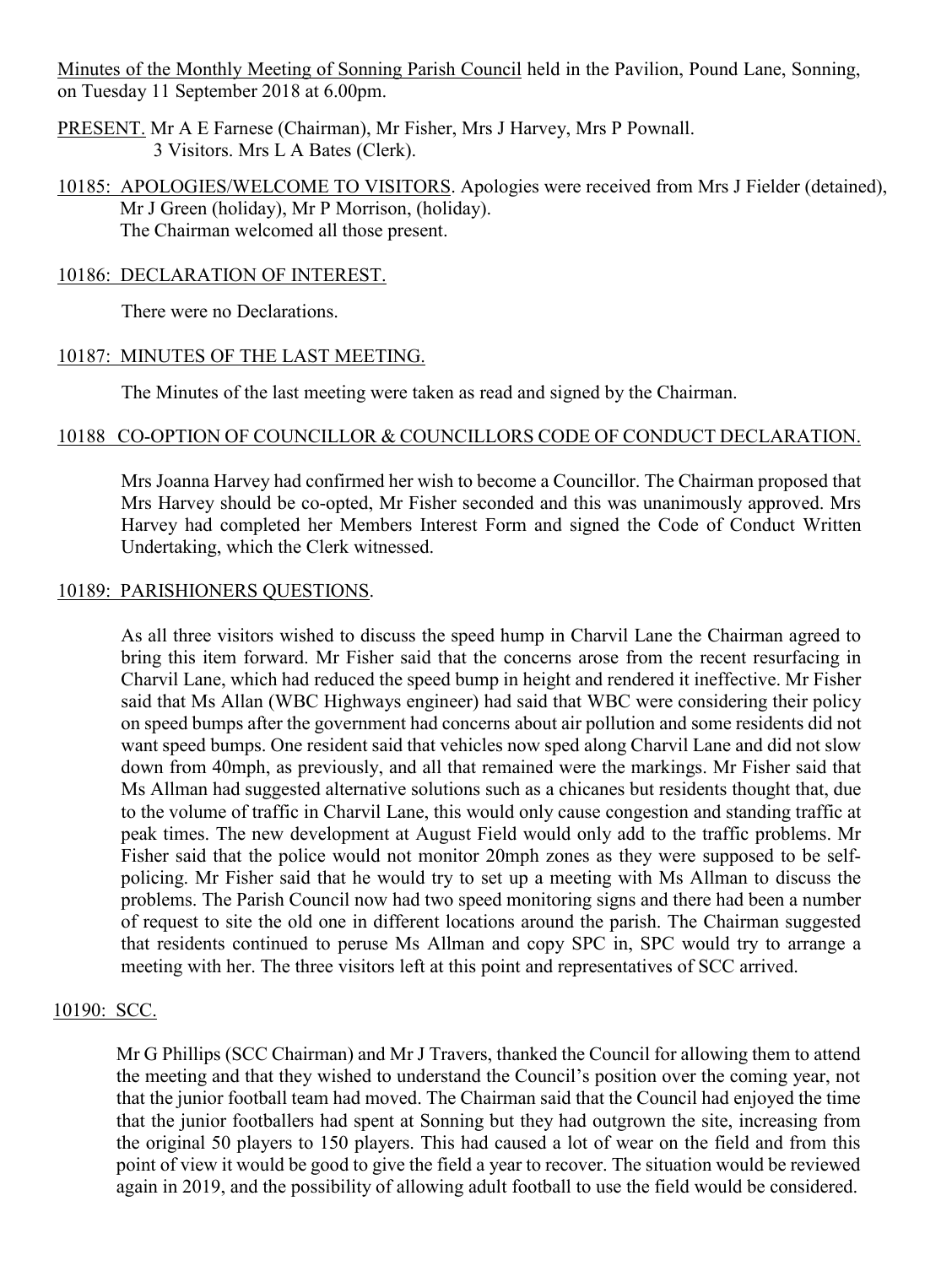In the meantime advice would be sought on the tree roots, which were affecting the pitch and other parts of the field. SPC were committed to building a new pavilion but funding was critical to achieving this. Mr Phillips said that the new pavilion was important to SCC and provision for female, disabled and other essential facilities were all included in the plans. SCC would also like to help to raise funds but in order to do so they needed a rolling licence. The Clerk said that Fields in Trust, who oversaw all KGV Fields, had said some years ago that a long licence was not possible, an annual licence had been used ever since. The Clerk agreed to ask Fields in Trust what the current thinking was. Mr Phillips said SCC also had 150 junior players, including some girls, and it was essential for the future of SCC that these juniors didn't leave as they got older and there had been some success in achieving this recently. New facilities would be an additional encouragement. The new nets were a great addition and SCC were grateful to SPC for allowing them to be installed. The Chairman said that he wanted all the sports clubs to be involved and he had spoken to SLTC. Mr Travers said that football items remained in the metal store in the compound and also in the pavilion. The Clerk had chased CFC about this but was yet to receive a reply. The Chairman asked about the SCC social activities. Mr Phillips said that the annual dinner has been resurrected and now took place in the Hall. The most profitable event had been the Presidents Day in 2017. Mr Travers said that SCC planned to begin to seed the outfield in the coming weeks, they had been lucky enough to obtain the seed at a good discount and they had a contact who would carry out the work, all costs would be covered by SCC. Fertiliser would be a useful addition and Mr Travers agreed to find out the cost. If this was reasonable, SPC would consider asking Henley Landscapes for a quote to carry out the work. Finally Mr Travers asked if SPC would consider ways of making a clear definition of cricket and football areas on the field for any future football club use.

# 10191: CORRESPONDENCE

Grant for Pond Area. Mr Driver had been successful in obtaining a grant from British Rail's compensation fund part of which would be used to clear the pond and some wildflower planting. Pool Court – Use of Land and Tree removal. SPC's attention had been brought to concerns about the use of the land adjacent to Pool Court and removal of trees in the CA without approval. The Clerk had written to the WBC Tree Department who were already looking into the complaint. The Clerk understood that countryside adjoining a domestic garden (in the ownership of the same person) could be grassed over but should not be landscaped with trees without planning permission.

Wokingham Volunteer Centre AGM 26 September 12.00 to 2.30pm. Anyone attending should be there by 11.45am for a prompt start. The Chairman would check his diary.

Sonning and Sonning Eye Society Request. The Society were planning a series of articles about various groups/committees in Sonning and had asked if SPC would take part and provide some information. The Chairman would draft something.

Major Projects Meeting 19 Sept 10.00am. The Chairman and Mrs Harvey would attend this.

Cigarette Bins on Wharf. The Great House had proposed installing small bins for used cigarettes as it had been noted that these were littering the Wharf. The Great House had offered to empty these and collect litter. Mrs Fielder had offered to provide litter pickers and this had been accepted. WBC Draft Minerals and Waste Plan. Consultation was now underway.

WBC Grass Cutting Scrutiny Meetings 19 and 17 Oct. There had been some discontent on the level of grass cutting in the Borough and WBC wished to listen to views from the parishes and any suggestion on how it might be improved. Two separate meetings had been arranged, but no indication of timings.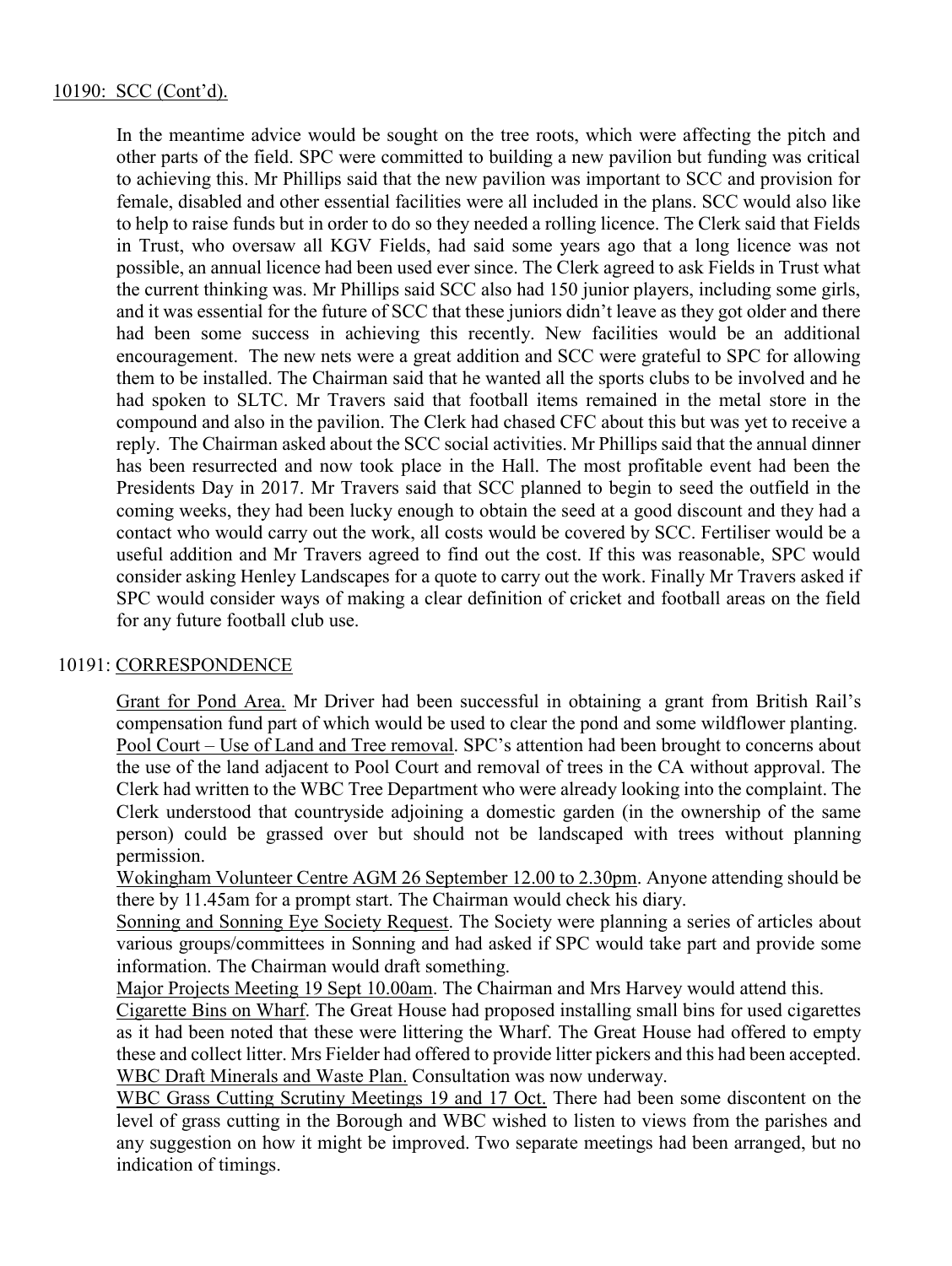## 10191: CORRESPONDENCE (Cont'd)

WBC Contact on Mini-SID. WBC had received comments about the new Mini-SID distracting drivers. The mini-SID had been well received by residents of Pound Lane, parents and other users and all comments had been positive. It was agreed to monitor the situation.

WBC Draft Borough Plan. Proposals for this would be on display at Wokingham Town Centre 11.00am to3.00pm 21 September and ASDA in Earley between 11.00am and 3.00pm on 22 September.

Planning Structure Meeting WBC 17 September 7.00pm to 8.00pm. The Chairman, Mrs Harvey and the Clerk would attend.

WBC Strategic Draft Flood Plan. WBC were now consulting on this, deadline 10 October.

Environment Agency Work to Riverbank. The EA would be reinforcing the Riverbank between the Lock and the RBCS Boathouse from 10 September for three weeks.

WBC Planning Website. There would be a planned upgrade of WBC's Planning IT Systems between 25 September and 1 October when the planning system would be closed down and this included access to the Planning Register. No planning applications would be accessible during this time. Any plans for Sonning should be downloaded by Monday 24 September but an extra 7 days would be allowed for comment following the closure for any plans affected by the shutdown. Contact with the planning department by email might also be affected.

# 10192: PLANNING.

Report. The Chairman said that the applications at York Cottage (181801 and 6 Hawthorn Way (182405) had been approved and the application for a non-material amendment at 6 Hawthorn Way. The application to discharge conditions relating to the drains at 16 Sonning Meadows (182148) had been discharged (approved). Also approved were 34 West Drive (181271): 4 Seagrave Close (181776): Fairlawn Thames Street (181869): Pool Court (181850):

**The following applications were on going**)**:** The Great House (172697): Pool Court (180445): Pool Court (180445): The Atrium (180770): The Atrium (180857): August Field (81082): 67 Pound Lane (180965): The Great House (181058): Cedar Cottage Thames Street (181196): Home Park Farm House (181161): 34 West Drive (181271): York Cottage Pearson Road (181800: **The following applications had been approved**: See above.

**The following applications had been withdrawn**. None.

**The following new applications had been received.** Neaps End 15 Old Bath Road (182217). Full planning application for the proposed erection of 5 bedroom dwelling with double garage following demolition of the existing: Greendown (192245). Householder application for the proposed erection of single storey front extension to existing outbuilding: Reading Blue Coat School (182281). Full planning application for the partial demolition of "old Design  $\&$ Technology" buildings and erection pitched roof to retained "Old Coach House" building, plus external works including the fenestration and erection of a new cycle shelter.

b) Use of the Ark. An advert in the Parish Magazine for drinks and nibbles following weddings and Funerals appeared to be contrary to planning conditions and the advice of Mr Thorpe, planning consultant had been sought. Mr Thorpe agreed that if these proposals went ahead it was likely to be contrary to the planning consent and had drafted a letter to Mr Mann (WBC Enforcement) asking him to look into this. Following discussion it was agreed that the Clerk should send the letter to Mr Mann. The Clerk said that the agreement with Mr Thorpe, regarding his proposed comments on Cedar Cottage needed clarification. The Chairman would look into this.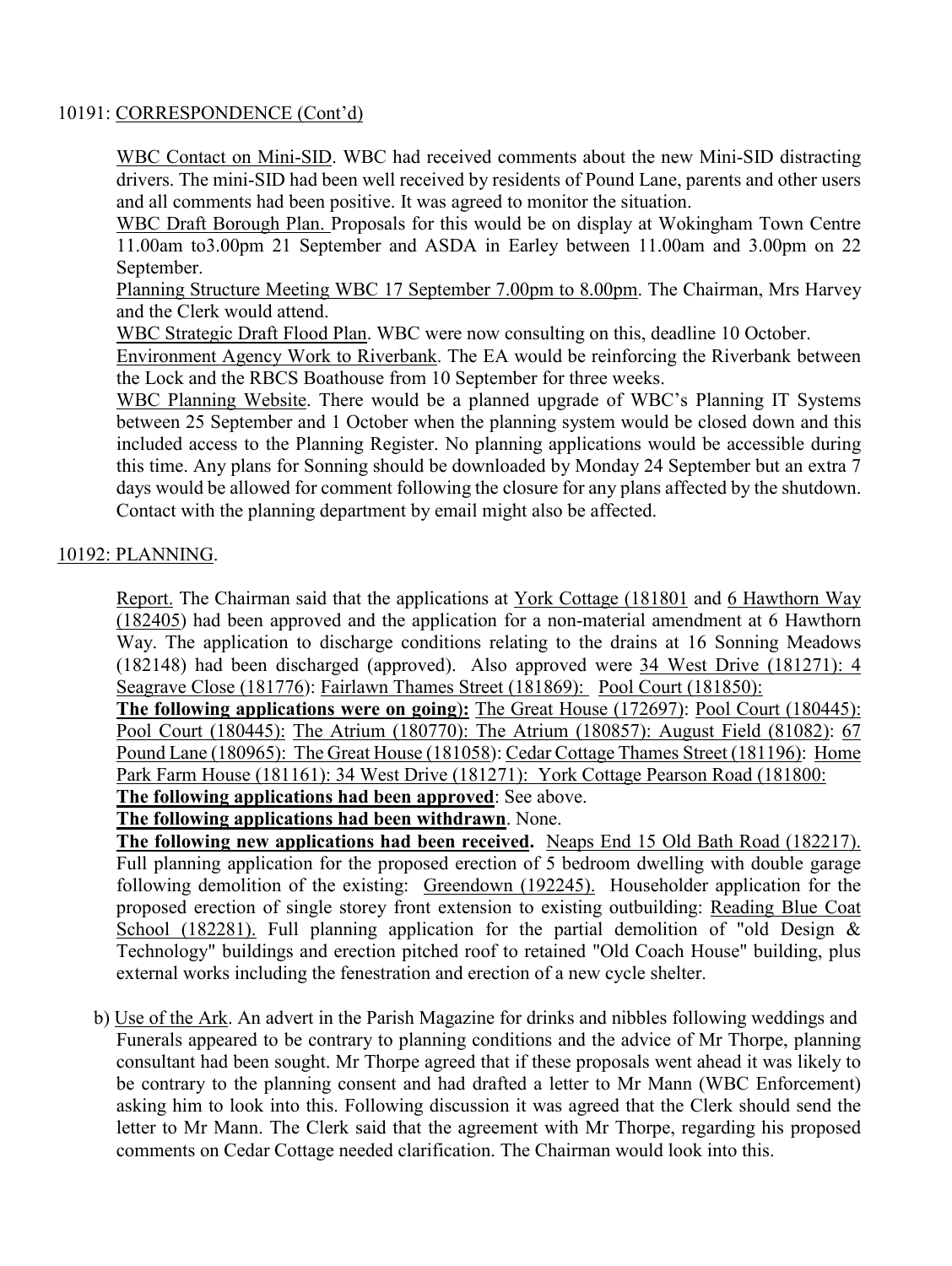# 10193: PLANNING APPLICATION – GREENDOWN (182245).

The Chairman had visited the site and said that the proposed extension was to the left of the main house and had previously been a sub-standard garage. The owners wished to extend it to integrate it with the main house. The Chairman had also clarified the question about the building line with the agent. Following discussion it was agreed to say SPC could find no reason to object.

## 10194: QUESTIONS FOR BOROUGH COUNCILLOR

In the absence of Cllr Haines there were no questions.

# 10195: PARISHIONER QUESTIONS.

There were no questions.

### 10196: FINANCE.

- a) Report. The Clerk had prepared a report which was noted.
- b) Payment of Accounts August & September. Mrs Pownall proposed making the following payments, Mr Fisher seconded and these were approved unanimously.

| Date     | Cha       | Name           | Service item | Gross   | VAT    | Net     | Committee               | Sub-Comm.       |
|----------|-----------|----------------|--------------|---------|--------|---------|-------------------------|-----------------|
| 05/07/18 | 519       | Inland Rev.    | Tax          | 163.50  | 0.00   | 163.50  | <b>CLERK</b>            | Tax             |
| 05/07/18 | 519       | Inland Rev.    | NIC          | 102.12  | 0.00   | 102.12  | <b>CLERK</b>            | <b>NIC</b>      |
| 16/07/18 | <b>DD</b> | Southern Elect | Light Energy | 787.51  | 39.37  | 748.14  | HIGH & LIGHT            | St Light Energy |
| 30/07/18 | 520       | Westcotec      | Electronic   | 3684.00 | 614.00 | 3070.00 | <b>HIGH &amp; LIGHT</b> | Electronic Sign |
|          |           |                | Sign         |         |        |         |                         |                 |
| 30/07/18 | 521       | Henley Land    | Main Mow     | 252.50  | 0.00   | 252.50  | <b>REC</b>              | Mowing main     |
|          |           |                | <b>Total</b> | 4989.63 | 653.37 | 4336.26 |                         |                 |

# PAYMENT OF ACCOUNTS JULY '18 (1 TO 31 JULY)

# PAYMENT OF ACCOUNTS SEPTEMBER '18 (1 TO 21 AUG)

| Date     | Cha       | Name           | <b>Service item</b>    | <b>Gross</b> | <b>VAT</b> | <b>Net</b> | Committee          | Sub-committe      |
|----------|-----------|----------------|------------------------|--------------|------------|------------|--------------------|-------------------|
| 06/08/18 | 522       | <b>WBC</b>     | New Lights             | 9489.92      | 0.00       | 9489.92    | HIGH & LIGHT       | New Lights        |
| 06/08/18 | 523       | Sonning Land   | Mow Playground         | 60.00        | 0.00       | 60.00      | <b>RECREATION</b>  | Playground        |
| 06/08/18 | 523       | Sonning Land   | Mow Wharf              | 56.00        | 0.00       | 56.00      | <b>ENVIRONMENT</b> | Wharf Mow         |
| 06/08/18 | 523       | Sonning Land   | Rec. Hedge             | 120.00       | 0.00       | 120.00     | <b>RECREATION</b>  | Mtnce             |
|          |           |                |                        |              |            |            |                    | <b>Boundaries</b> |
| 13/08/18 | DD        | Brit. Gas      | <b>SLTC Pav. Elect</b> | 56.31        | 2.68       | 53.63      | <b>SPORTS</b>      | <b>SLTC</b>       |
| 15/08/18 | <b>DD</b> | Brit. Gas      | Pav. Electric          | 271.15       | 12.91      | 258.24     | <b>SPORTS</b>      | Pav. Utilities    |
| 29/08/18 | 524       | Tivoli         | Bins June & July       | 312.00       | 52.00      | 260.00     | <b>ENVIRONMENT</b> | Dog Bins          |
| 29/08/18 | 525       | Castle Water   | Square Water           | 30.23        | 0.00       | 30.23      | <b>SPORTS</b>      | <b>SCC</b>        |
| 29/08/18 | 526       | Henley Land    | Main Mowing            | 252.50       | 0.00       | 252.50     | <b>RECREATION</b>  | Main Mow          |
| 28/08/18 | 527       | Sonning Litter | March, May full        | 300.00       | 0.00       | 300.00     | <b>ENVIRONMENT</b> | Litter            |
|          |           |                | April part             | 80.00        |            | 80.00      |                    |                   |
|          |           |                |                        | 10700.65     | 52.00      | 10648.65   |                    |                   |

c) New Signatory. This was ongoing.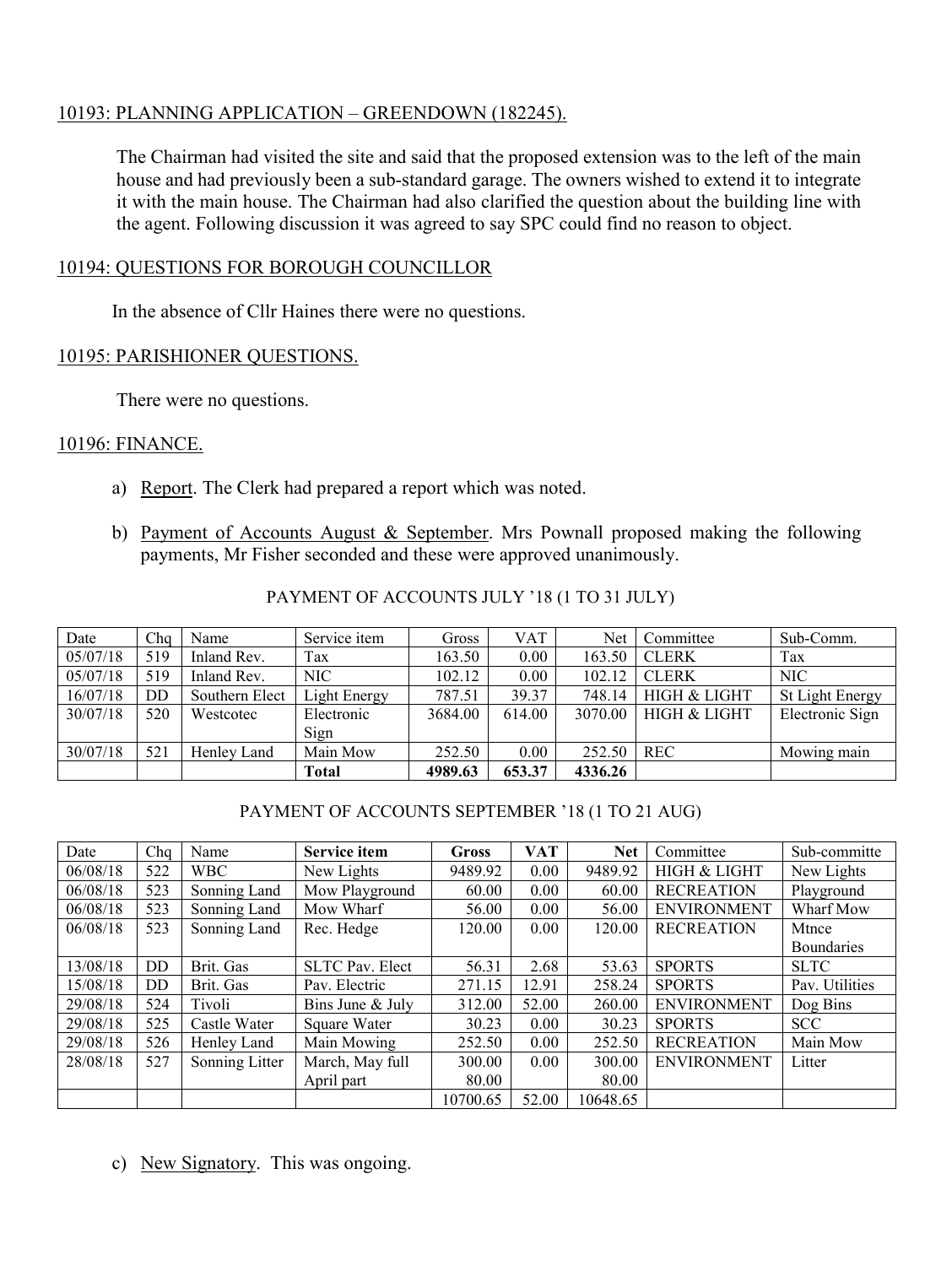# 10197: HIGHWAYS.)

School Crossing Patrol. Mr Fisher said that there was a lot of support for the crossing to be updated to be pedestrian operated and he thought that a petition was the way forward. In the meantime it was agreed that he would send the results of the survey to Sara Altman and copy to the WBC interim Chief Executive Mangeet Gill.

Speed Indicator. Downloading the information from the device took about 10 minutes. There was one incidence of a vehicle travelling at 65mph but this was at mid-night. A lot of vehicles were travelling at 10.50/55 miles per hour. There had been one report via WBC of the speed devise distracting drivers but all other reports had been very supportive. It was agreed to monitor the situation.

Speed/Lorry Watch. This was ongoing.

Pound Lane Survey. This would now be sent to Sara Allman.

### 10198: RECREATION AND ENVIRONMENT W.G.

- a) Safety Checks. Mrs Pownall said that the exercise machines had been checked.
- b) Pavilion/ Joint Sports Meeting. Mrs Pownall said that she had spoken to Mr Driver who was applying for funding and he wanted SCC to do the same.
- c) Seat by Skate Park. This was on order.
- d) Beech Lodge Licence. The Clerk had circulated a draft Licence based on the draft provided by Beech Lodge. Following discussion it was agreed to send a copy to Beech Lodge for them to discuss and provide any comments.
- e) ROSPA Report. The Clerk would resend the ROSPA Report to all Councillors.
- f) Recreation Path. Ongoing.
- g) Hedges. Mrs Pownall was in the process of obtaining quotes.

#### 10199: TECHNICAL SERVICES.

Safety Checks. The Chairman had carried out the safety checks on the Wharf. Lighting Upgrade. Mr Fisher would ask the installers (Volker) to attend to repairs. Allotments. The Chairman was drafting a letter to send to all allotment holders.

#### 10200: WW1 TRIBUTE.

Mrs Fielder had circulated details to Councillors and plans would be confirmed at the October meeting. The Chairman said that he had agreed to attend the reception for Chairmen and Mayors at Wokingham Town Hall for the launch of the display of WW1 Banners.

#### 10201: POLICE AND SECURITY.

Mr Fisher said that the next NAG meeting would be on 9 November. There had been an accident at the junction of Sonning Lane and the A4 and a mini had caught fire in Butts Hill Road. Mrs Pownall said that a resident had complained about a caravan parked in the layby in Little Glebe, which had an electric cable running into an adjoining house. Additionally someone operating a car business with a variety of vehicles parked in the area. Mrs Pownall was advised that this was something for WBC's Highways Department.